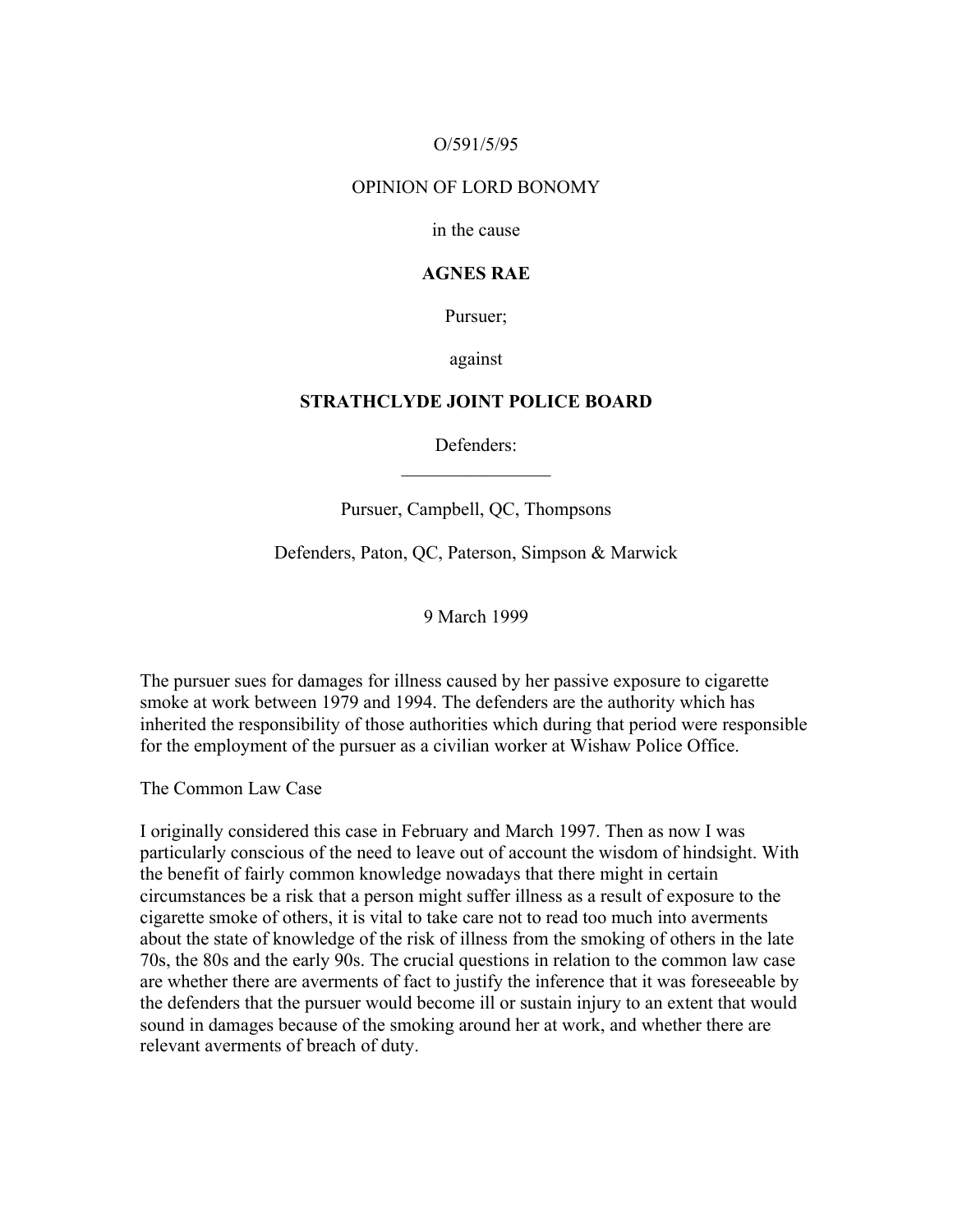Fairly detailed averments of a developing state of knowledge from before 1979 until 1989 are set out in Article 5. For the defenders it was contended that the averments relating to the period prior to 1988 did not provide any basis for the inference that the defenders ought to have foreseen the risk of illness or injury, and those relating to the period thereafter did not indicate that the defenders had not taken appropriate steps in the light of the knowledge of risk which could, on the pleadings, only be said to be within their province from 1988 onwards.

The averments providing the watershed are at page 22D as follows:

"In November 1988 the Health and Safety Executive issued a booklet entitled 'Passive Smoking at Work'. The booklet advised, inter alia, 'It is now beyond doubt that smoking is a major cause of disease and premature death for smokers themselves. Tobacco smoke contains various substances that can cause cancer or other health problems. Raised levels of airborne harmful substances are found when smokers' homes are compared to those of non-smokers. Still higher levels may occur in poorly ventilated indoor places of work where several people are smokers .... There have been many scientific studies on passive smoking. The results of this research were reviewed by the Independent Scientific Committee on Smoking and Health in the Fourth Report. The Committee concluded that while none of the studies can on its own be admitted as unequivocal the findings overall are consistent with there being a small increase in the risk of lung cancer from exposure to environmental tobacco smoke, in the range 10% to 30% ..."

They then continue at page 23C:

"In the light of said scientific advice the booklet further advised 'Employers should consider how to limit passive smoking at work. There are various methods of preventing or limiting exposure to smoke. Every workplace is different, and there is no universal solution. Full in-depth consultation with employees and/or their representatives is highly desirable for the smooth implementation of policies designed to limit exposure to tobacco smoke ... Effective policies may include one or more of the following elements: improving ventilation so that smoke is more effectively removed from the working environment; segregating smokers and non-smokers in separate rooms where possible; letting employees in each working area decide whether smoking should be allowed there'. Also in 1988 the Health and Safety Executive published a booklet entitled 'Passive Smoking at Work'".

Shortly thereafter there follows an averment that throughout the period of the pursuer's employment with the defenders they knew or ought to have known that exposure to cigarette and pipe smoke carried the risk of injury or disease. Then at 24C there is the following averment:

"By at least 1980s, evidence of the risk of permanent and serious damage to health of passive smoking was available to health professionals, such as those employed by Strathclyde Regional Council".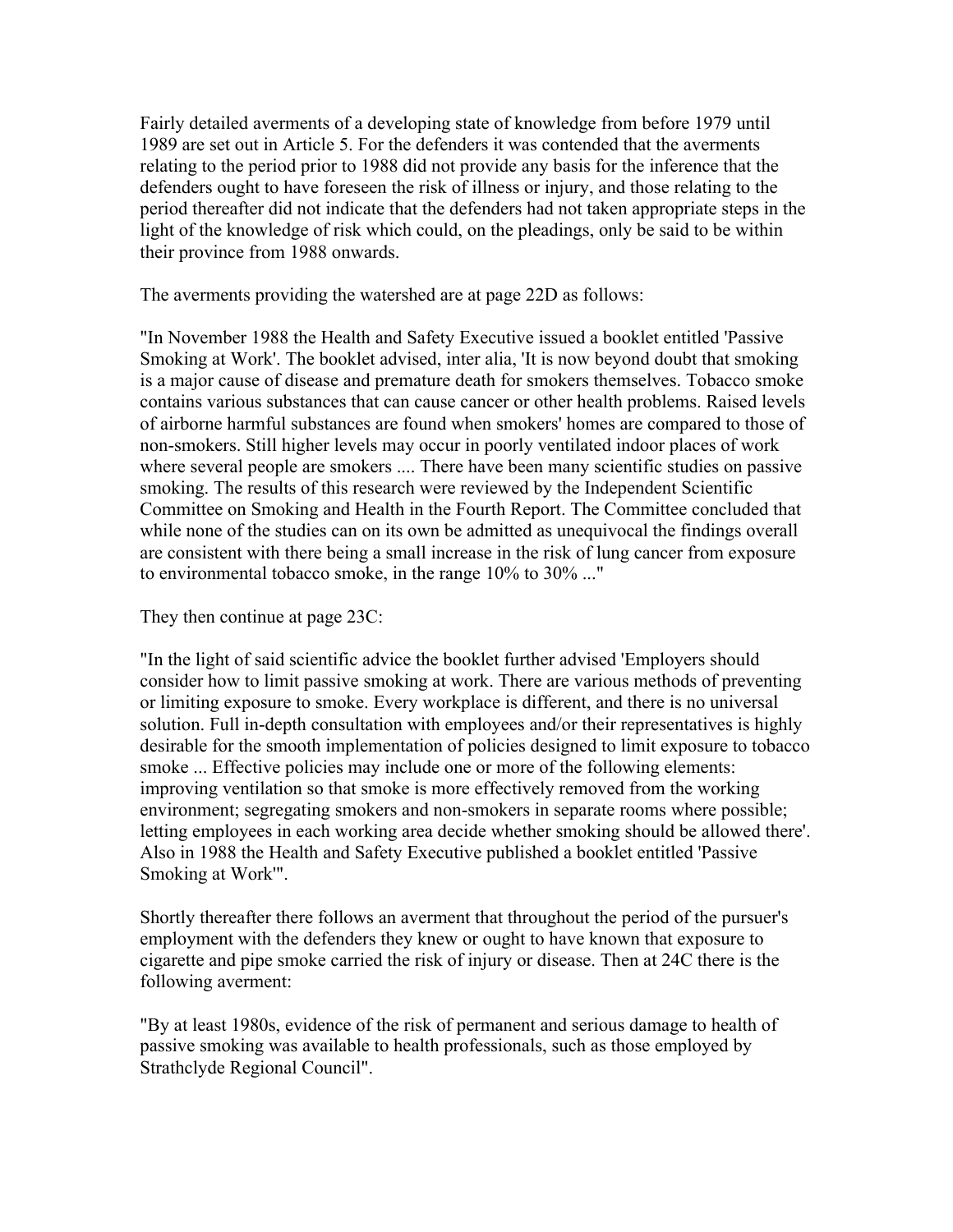There is also an averment at page 20C as follows:

"Strathclyde Regional Council, as the largest employer in Scotland and having their own Occupational Health Department, were or ought to have been well aware of the literature and the recommendations therein, and of the need to take action to avoid or minimise the risks".

Strathclyde Regional Council was a predecessor of the defenders with responsibilities for the employment of the pursuer.

It was the defenders' submission that, standing the terms of the 1988 Report, their obligation was to assess the situation of the pursuer and other employees and to consult fully, as suggested in the Report, before taking any action. There were no averments to the effect that the defenders failed to follow that guidance. Since the period between 1988 and 1994 was a relatively short period and since some of that time would be necessary for consultation of the type recommended, it was necessary for the pursuer to identify a point after 1988 at which action should have been taken before she could have a relevant case. So, assuming the risk of illness was foreseeable by 1988, the pursuer had failed to aver any relevant breach of duty in respect of the period between then and 1994.

The pursuer's averments in Article 6 are firstly of a duty to take reasonable care to protect the pursuer against the risk of suffering injury or contracting disease caused by the inhalation of cigarette and pipe smoke. The particular duties pled thereafter relate to the provision and maintenance of ventilation to supply fresh air, the provision of exhaust appliances and the designation of the workplace as a no smoking area. There are also averments of a duty to devise, institute, maintain and enforce a system of work which avoided or minimised the risk of danger, in particular by segregating smokers from nonsmokers. For the defenders it was submitted that the duty that arose post-1988 was to devise, institute, maintain and enforce a system of work avoiding risk of danger to health, and there was no relevant averment that the defenders' predecessors, Strathclyde Regional Council, a very large employer, had failed in their duty to do so following on the 1988 publication. One could not expect instantaneous changes in practice following on the publication of such a document which recommended full in-depth consultation.

While it is easy to see the significance of the averments in relation to that publication, it would be wrong to judge the relevancy of the case in relation to the period after 1988 without reference to the preceding averments in Article 5 about other documents which relate to a developing state of knowledge prior to 1988. The defenders had criticisms to make of the relevancy of each document on its own. Some documents referred to, if taken on their own, would not support its averment that the defenders knew or ought to have known of the risk of injury or disease. However that is not the issue. The issue is whether the averments taken as a whole justify that averment. Only if averments relating to a particular document could have no bearing on the issues of the case at all would it be proper to exclude these averments from probation. While they analysed the relevance of each individual document, defenders' counsel recognised that, taken together, these documents disclosed a developing state of knowledge of the consequences of passive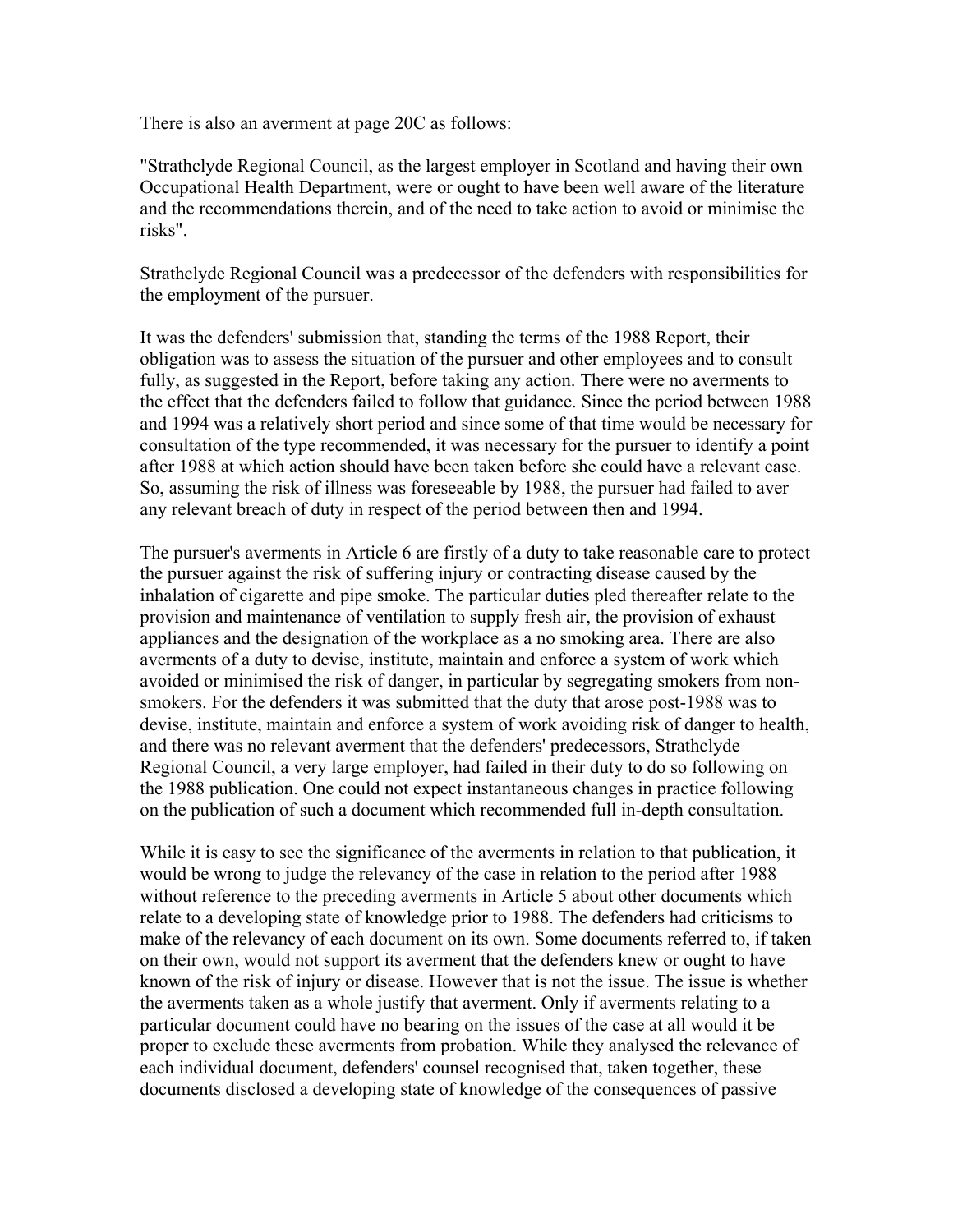inhalation of cigarette smoke. Their case was that taken together they did not support the averment that the defenders knew or ought to have known of the risk to the health of the pursuer from passive smoking in respect of the period prior to 1988.

Among the averments in Article 5 are the following:

"In 1983, the Royal College of Physicians on 'Health and Smoking' commented upon the adverse social consequences of passive smoking exposure .... commented that the commonest symptoms experienced by the non-smoker was irritation of the eyes, and that irritation of the throat, cough and headaches were also common. The report noted that 'The problem may be particularly bad in places of work, where the non-smoker may not have the option of getting away from a smoky environment'. .... At the same time the third Report of the Independent Scientific Committee on Smoking and Health (The Froggatt Committee: HMSO, 1983) appointed by the Government commented on the recent scientific evidence indicating that there might be a significant risk, in numerous respects (including not only the known effects on eyes, nose and throat, but also to increases in blood levels of harmful nicotine and carboxyhaemoglobin, and to increased risk of lung cancer (sic)), to the health of the non-smokers exposed to tobacco smoke. ... In 1984 a survey by ASH of Borough and District Councils in England and Wales showed that 83% banned smoking in meetings of full council ..... In 1985 the booklet funded by the Health Education Council entitled 'Action on Smoking at Work' was published. The Report referred to evidence of an increased risk of lung cancer and an increased frequency of respiratory symptoms in persons exposed to passive smoking at work. Recommendations for the elimination of passive smoking at work were detailed. They included improving ventilation so that smoke was effectively removed from the environment; separating smokers and non-smokers in separate rooms where possible; discouraging or banning smoking in common areas; banning smoking from all the designated smoking areas; and restricting smoking to certain times of day or agreeing a total ban".

There follow averments about action taken by the DHSS in May 1985 by issuing to Health Authorities a circular including the statement:

"The medical evidence that cigarette smoking can seriously harm health is now overwhelming".

It is then averred at 21E that that circular was indicative of the fact that by May 1985 it was Government policy, at least in so far as regards Health Authorities, that smoke-free environments should be provided for staff members. At page 22C there are averments about a World Health Assembly resolution passed in May 1986 that "passive, enforced or involuntary smoking violates the right to health of non-smokers ...". There then follow the averments about the position from 1988 onwards.

Senior counsel for the defenders, Mrs Paton, recognised that some of the material referred to was indicative of a risk to health. However she pointed to the averment at page 23A made in relation to the 1988 Report: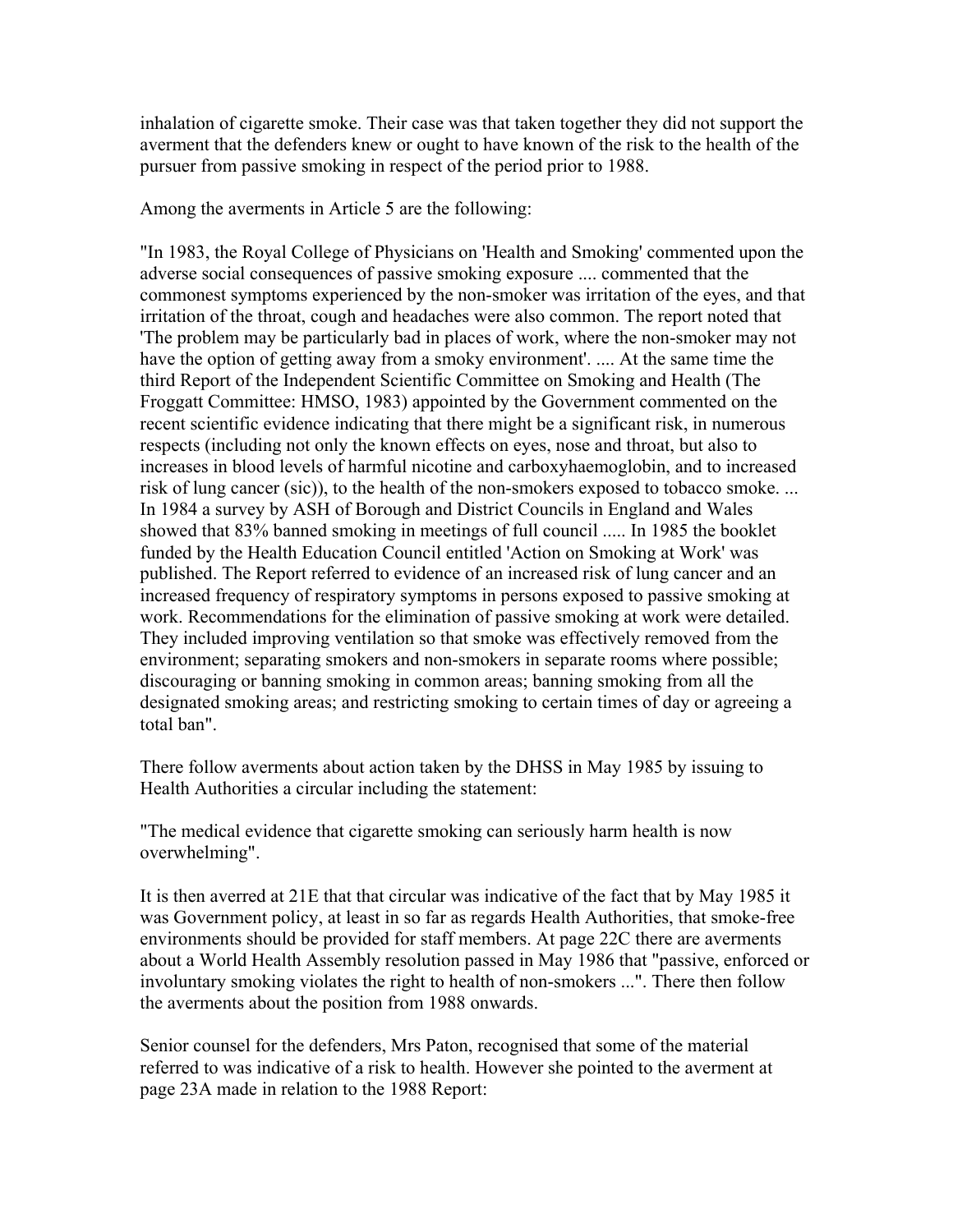"The Committee concluded that while none of the studies can on its own be admitted as unequivocable, the findings overall are consistent with there being a small increase in the risk of lung cancer from exposure to environmental tobacco smoke ..."

Until that point, she submitted, the risk of injury or illness was not, on the averments, foreseeable. There was no suggestion that the defenders had failed to take action which was commonplace among employers. So it was necessary for the pursuer to aver facts and circumstances which brought home knowledge to the defenders. It could not be said on these averments that prior to 1988 the defenders ought to have foreseen the risk.

The question for me in relation to this argument is whether I can say that on no view of these pleadings could the pursuer possibly establish at proof that the defenders ought to have foreseen prior to 1988 that the pursuer might be injured or contract an illness as a result of smoking around her at her workplace. In my opinion the averments in Article 5, particularly those I have identified so far, are sufficient to entitle the pursuer to endeavour to establish that risk of injury or illness was foreseeable from 1983.

It follows that the starting point for the defenders' submissions about the absence of relevant averments of a breach of duty after 1988 is not established. I will return to these and other submissions about the absence of relevant averments of breach of duty later in this Opinion. Meanwhile I will complete consideration of the submissions about foreseeability and deal in particular with those made about the period prior to 1983.

The pursuer's case dates from 1979. The averments relating to the period prior to 1983 start with the claim that by 1979 it had been obvious for decades to anyone exposed to other persons' tobacco smoke in confined spaces such as on buses and trains that said smoke irritated the eyes, nose, throat and respiratory tract. That is followed by a statement that in that year the Surgeon General of the United States had in a report identified hazards to health posed by passive smoking. While there may be substance in the defenders' criticism that "irritation" of the eyes and parts of the respiratory tract are not necessarily consequences which would sound in damages in the context of a social practice largely tolerated in 1979 rather than a noxious manufacturing process to which a person was subjected, if the pursuer can prove that irritation of the eyes and parts of the respiratory tract were recognised regular and persistent features of sitting in a smoky environment, then these are in my opinion plainly effects which could sound in damages depending on the evidence given of their nature and extent. The averments about common experience are relevant to the question whether at a stage from the commencement of the pursuer's employment it was foreseeable by the defenders' predecessors that she might be injured or sustain illness working in the environment to which she was exposed. Similarly while there may also be substance in the defenders' criticism that it is not immediately obvious why an American report should come to the attention of the defenders' predecessors, the pursuer may well prove that it should have on the basis of the averments at page 24C and 20C identified earlier in this Opinion.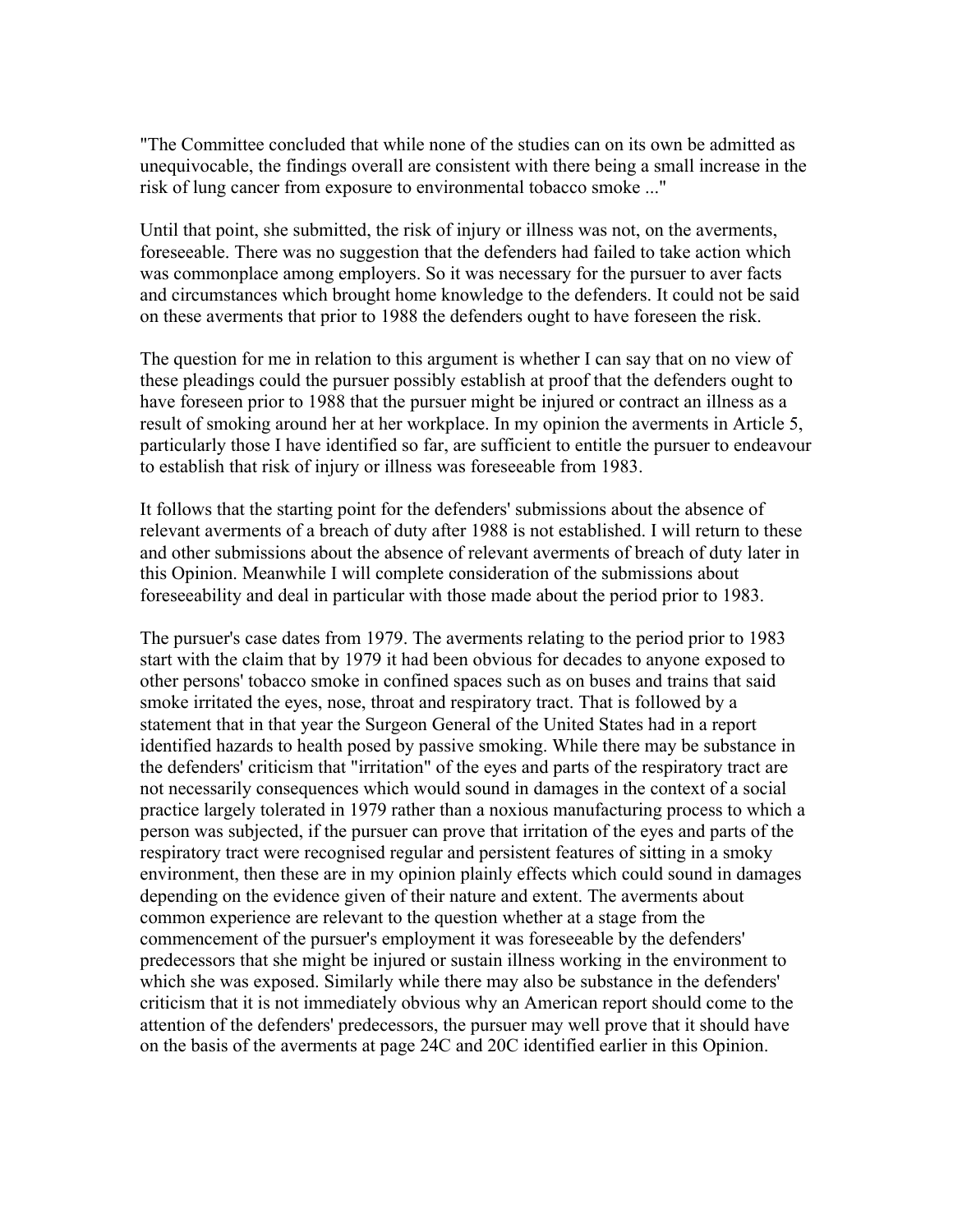Intimately bound up with the defenders' submissions about foreseeability was a submission that there were no relevant averments of fault, i.e. of breach of the standard of care appropriate to an employer's liability case of this kind. There were two parts to this submission. In the first place, under reference to Morton v William Dixon Ltd 1909 S.C.807, it was submitted that, where the fault was one of omission, it was necessary to aver that the thing which was not done was one commonly done by other employers in like circumstances, or that it was a thing which was so obviously wanted it would be folly in anyone not to do it. However, as Mr Campbell pointed out in reply, in distinguishing these two situations Lord President Dunedin was not laying down a rigid rule of law but was emphasising the requirement that negligence must be established. That the test is what precautions a reasonable and prudent employer would take in the circumstances is plain from various subsequent cases in which comments on the dictum of Lord President Dunedin have been made, such as Brown v Rolls Royce Ltd 1960 S.C.(H.L.)22 at 26, Cavanagh v Ulster Weaving Co Ltd [1960] A.C.145 at 165-6, Stokes v Guest Kean & Nettlefold (Bolts & Nuts) Ltd [1968] 1 W.L.R.1778 at 1783 and Paris v Stepney Borough Council [1950] A.C.367. The absence of averments in the present case that certain precautions were adopted by other employers simply demonstrates that the pursuer does not found her case on the practice of others. It does not, however, follow that there must be averments of folly or stupidity on the part of the defenders before there can be a relevant case. In my opinion the question will always be whether there are averments that the precautions desiderated are precautions a reasonable and prudent employer would have adopted in the particular circumstances of the pursuer's employment and that the defenders failed to do so.

The second submission made by the defenders, under reference to Stokes, was that in a case where the pursuer does not rely on the defenders' failure to adopt precautions taken by others, whether or not a duty exists depends upon the relationship between the materiality of the risk of injury and the likely consequences thereof on the one hand and the expense, practicability and consequences of taking a precaution on the other. That it was the duty of an employer to weigh up those factors in deciding whether to take a precaution was made clear in the recent case of Brisco v Secretary of State for Scotland 1997 S.C.14. Mr Campbell did not demur from that proposition. He submitted, however, that these were matters for the Court to consider in the light of the evidence led at proof. For the moment the question for the Court was one of the foreseeability of injury. It was not for the pursuer to aver detailed evidence about the various factors to be weighed in the scale in assessing whether a precaution should be taken. The pursuer had at page 28 pled a number of precautions, and in the light of the evidence led at proof the Court would determine whether a duty to take any particular precaution arose in the particular circumstances of this case and whether that duty was breached.

Both Miss Paterson, junior counsel for the defenders, and later her senior pointed out that the pursuer had gone into considerable detail about the developing state of knowledge of the effects of passive smoking. None of the publications founded upon pre-dated the commencement of the pursuer's employment. The state of knowledge about the effects of smoking plainly developed over the period as the pursuer highlighted in the first sentence of Article 5 of Condescendence. On the pursuer's pleadings the magnitude of the risk and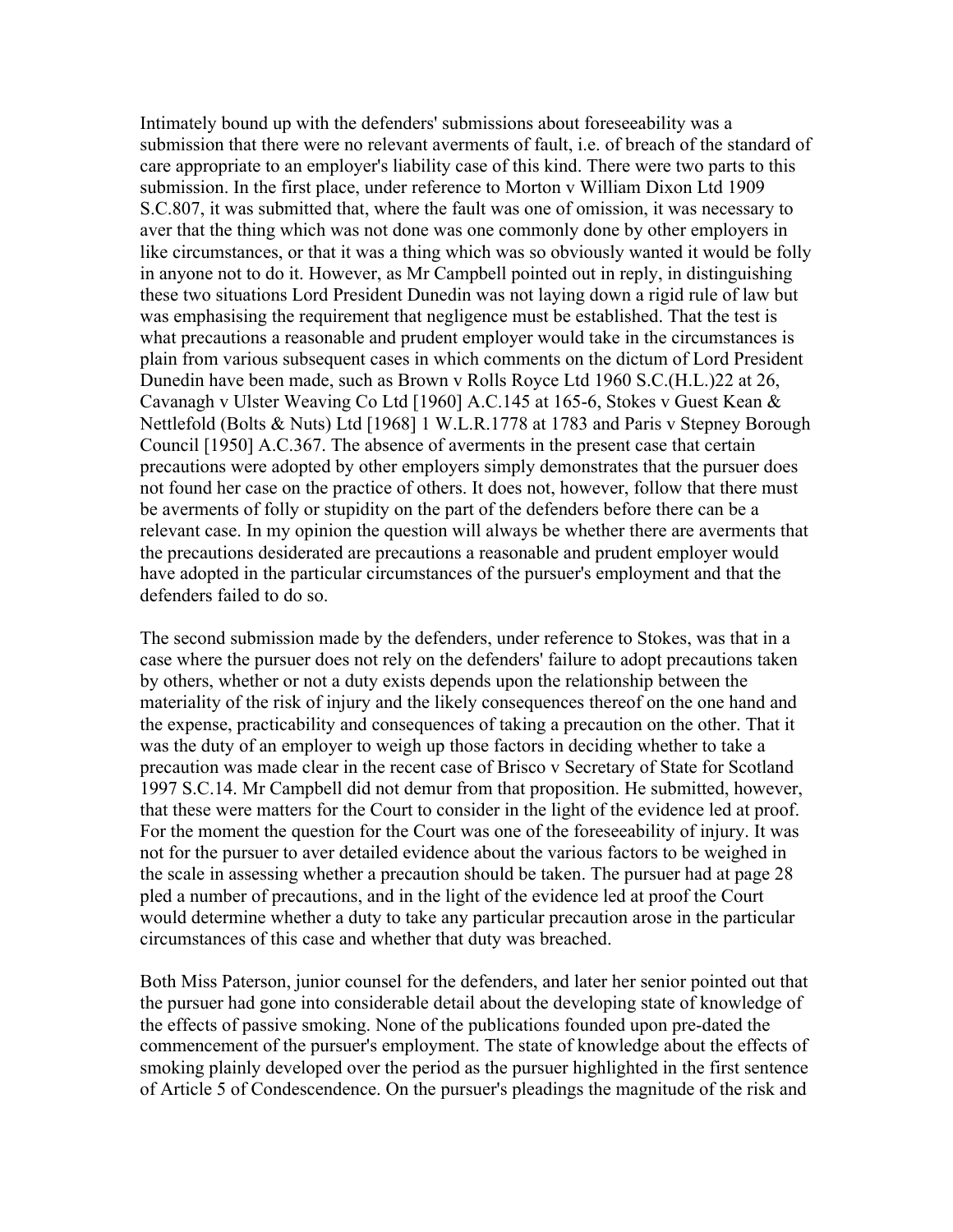the various other factors that required to be taken into account in assessing whether there was a duty on the defenders to take a particular precaution were not constant factors and must have changed materially at various stages between 1979 and 1994. Yet there was no hint of notice in the pursuer's pleadings of the stages at which it was appropriate to take the various precautions desiderated, in spite of that developing state of affairs. At the very least there was a change in circumstances at 1988 when the Report of the Independent Scientific Committee and the Health and Safety Executive booklet showed that passive smoking was recognised as an industrial issue. However, the Independent Scientific Committee's report suggested that full in-depth consultation with employees was required and the pursuer had failed to indicate the steps that should have been taken between then and 1994, the absence of which had an effect on the pursuer's health. Mr Campbell on the other hand submitted that this case was quite simply one of a series of industrial cases where there came a point in time at which the Courts held the duty of care established. By way of example Mr Campbell referred to Thompson v Smith's Shiprepairers Ltd [1984] 1 Q.B.405 and Knox & Others v Cammell Laird Shipbuilders Ltd & Others (Simon Brown J, unreported 30 July 1990).

Although these cases illustrate well the submission Mr Campbell made about there coming a time when the duty to take precautions is recognised in relation to particular potential causes of injury, the two examples he gave and the other circumstances to which he referred all related to industrial processes which gave rise to a risk of illness or injury. When Mrs Paton came to address me, she submitted that that point strengthened the defenders' case. Smoking is a social habit tolerated for centuries. In addition her junior referred to two employment cases, viz Dryden v Greater Glasgow Health Board (1992) IRLR 469 and Waltons & Morse v Dorrington (1997) IRLR 488 which demonstrated the strong feelings and sensitive issues which arose in regard to the implementation of smoking policies in the workplace.

While there may be delicate issues in relation to the implementation of employment policy in relation to smoking in the workplace, that is not the issue raised by the present case. In the present case smoking is a non-industrial activity, indeed a social activity indulged in by workers and tolerated by employers, which has got absolutely nothing to do with the industrial process. If to the knowledge of an employer smoking in the workplace gives rise to the risk that an employee will contract illness through working regularly in close proximity to smokers, then it may well, depending on the circumstances, be very easy to regard the employer as under a duty to stamp out smoking, or at the very least mitigate the effects of smoking, since there may well in the circumstances be no difficult issues of practicability or expense to be weighed against the risk. No question arises of modifying the method of production. Some of the precautions suggested, such as ensuring a door and window are kept open or segregating employees at the workplace, are not on the face of them precautions which are likely to prove expensive to the employer. Once it is established that the contraction of illness by an employee is foreseeable, it would not be possible for me to say, on the pleadings and without hearing the evidence, that in this case the pursuer could not possibly succeed in establishing either a duty or a breach of duty on the part of the defenders.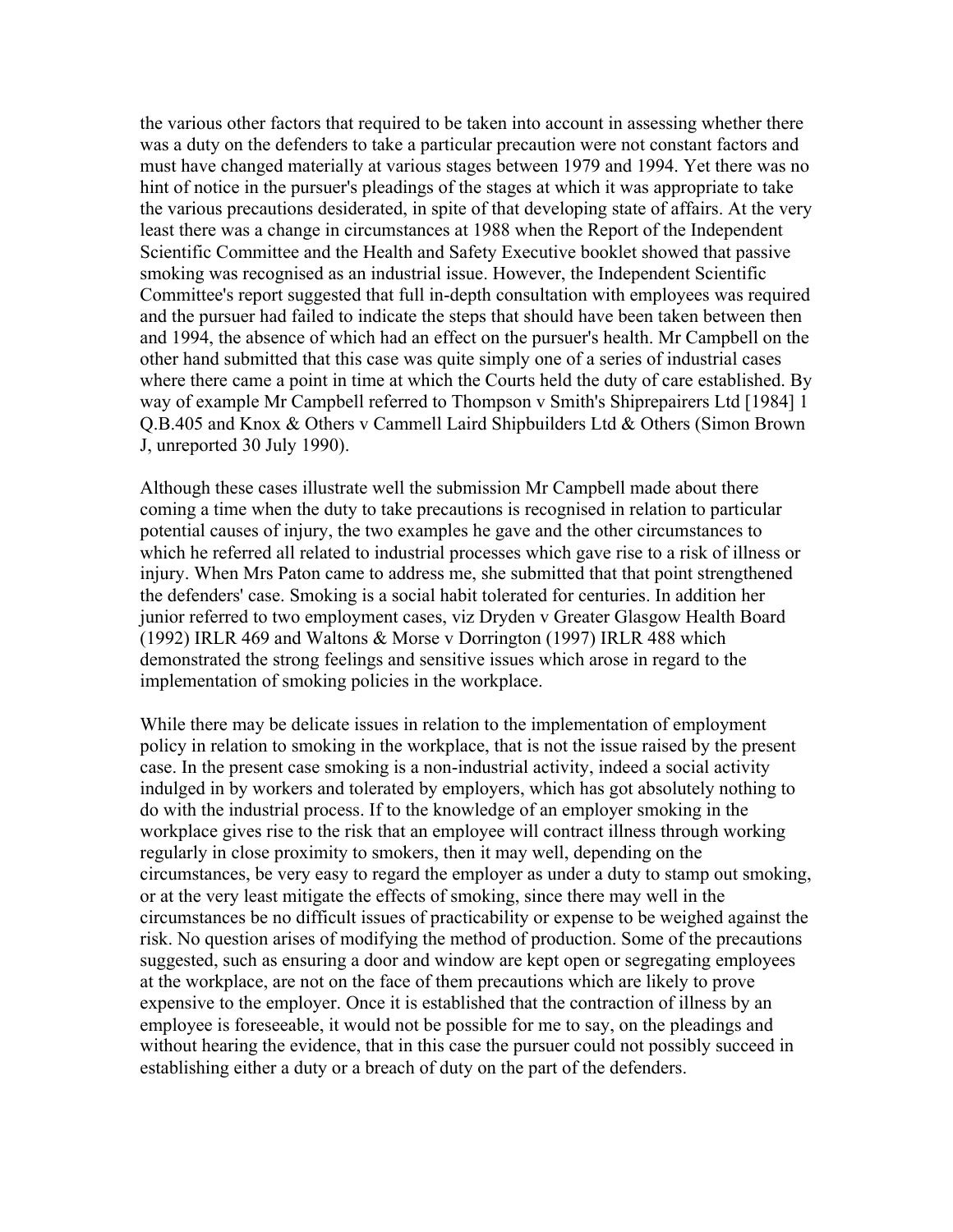In my opinion the question whether there was a duty on the defenders to take precautions to protect the pursuer from exposure to smoke created by others in the workplace, or at the very least minimising her exposure, is relevantly raised in this action. Smoking is not obviously a necessary part of the working process. Near the beginning of Article 5 the pursuer avers that prior to commencement of the pursuer's employment with the defenders it had been obvious for decades without the need for specialist medical knowledge that the exposure of people to smoke in confined spaces, such as on buses and trains, caused irritation to the eyes, nose, throat and respiratory tract. It is against that background that the averment in the first sentence of Article 5, that throughout the periods from about the late 1970s to the present time there has been an increasing body of evidence that exposure to passive smoking involves a risk to health, and the subsequent averments, setting out the terms of various publications, have to be viewed. All of these averments follow on specific averments in Article 2 that most of the other personnel working with the pursuer smoked cigarettes heavily throughout the day at work, that her workplace was accessible to a number of people who came in there while smoking, about how side stream smoke was given off by cigarettes left to burn in ashtrays and held by people in the room between puffs and that the atmosphere in the room was usually visibly affected by smoke arising from that tobacco smoking. The condition of the room is set out in further detail. That summary is, however, sufficient to identify a basis on which it could be said that there was a duty on the defenders to take action. I could not possibly determine that the pursuer could not on any view of the pleadings succeed in the common law case.

# The Statutory Case

The statutory case in Article 7 is that the defenders failed to comply with section 7(1) of the Offices, Shops and Railway Premises Act 1963 which is in the following terms:-

"(1) Effective and suitable provision shall be made for securing and maintaining by the circulation of adequate supplies of fresh or artificially purified air, the ventilation of every room comprised in or constituting premises to which this Act applies, being a room in which persons are employed to work".

When the case came before me on procedure roll in 1997, I rejected a number of criticisms of the relevancy of the statutory case but sustained one. It was my opinion then that the pursuer had made no relevant averment indicating that effective and suitable provision was not being made for the ventilation of her workplaces. There was no averment indicating what would have been effective and suitable provision in the circumstances and what difference that would have made to the inhalation of impurities from smoke by the pursuer. The Record has now been amended. The following averments have been added:

"The air in the pursuer's work room was never fresh. It was continually contaminated to a material extent by tobacco smoke. No steps were taken by the defenders to secure or maintain fresh air. They did not instruct or require the window and door to be kept open. They provided no artificial means of purifying the air or maintaining its purity".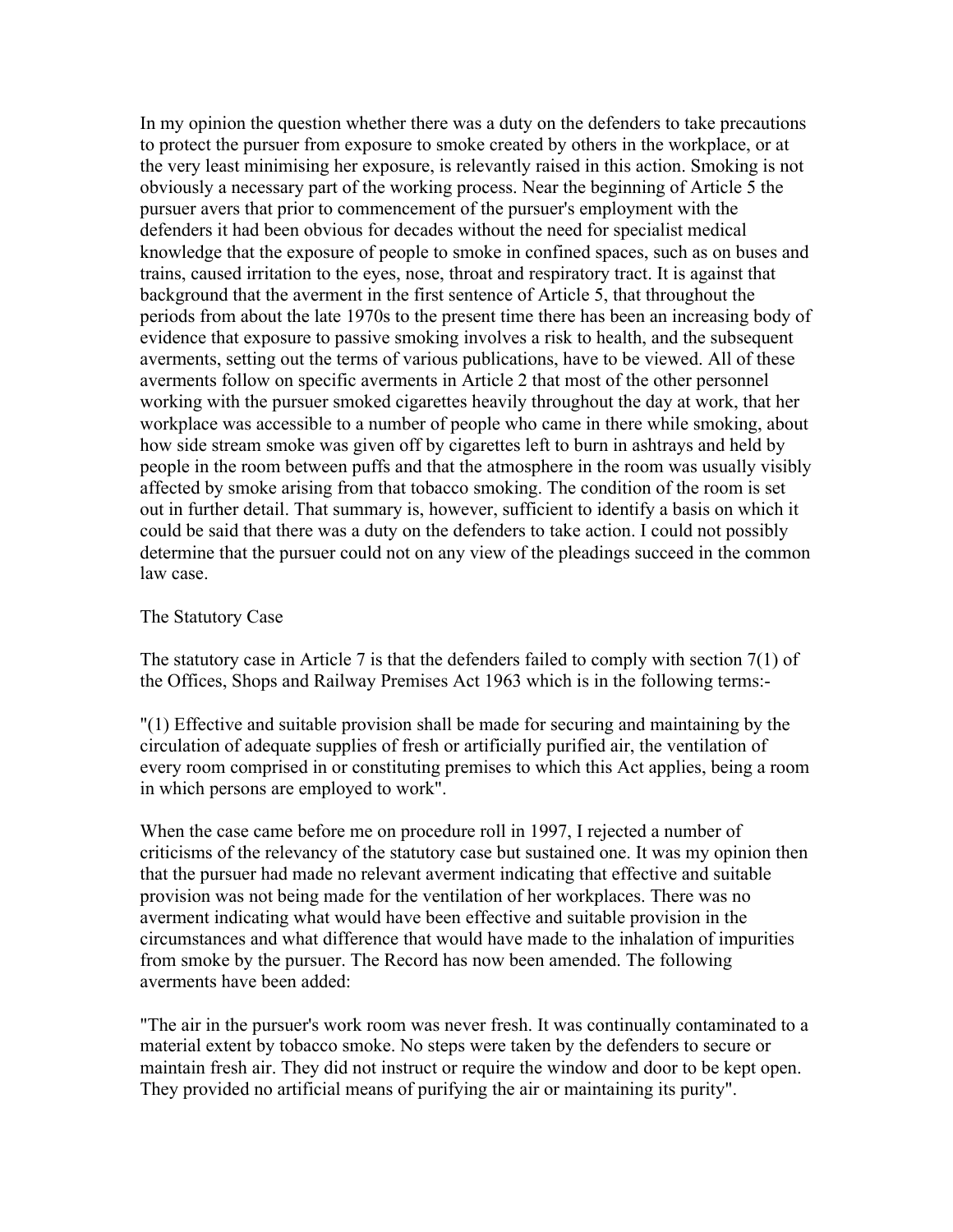There are accordingly now averments of a failure to ventilate the pursuer's work room, since it is said the air there was never fresh but was continually contaminated by tobacco smoke. It is also said that no steps at all were taken by the defenders to ventilate the room by providing fresh air. It is further said they did not instruct that the window and door should be kept open and did not make use of any artificial means to comply with their obligation.

The defenders submitted that there were no relevant averments of the action they ought to have taken to comply with section 7. The averment at the top of page 31 that they did not instruct or require the window and door to be kept open and that they provided no artificial means of purifying the air or maintaining its purity were irrelevant in view of the averments in Article 5 at page 19E that in 1983 the Royal College of Physicians had noted the difficulty of achieving adequate ventilation by opening a window and the expense of efficient air conditioning and suggested segregation of smoking and nonsmoking areas as the best solution. The submission was that the pursuer accepted in her averments of fact that one of two alternative forms of precaution desiderated in Article 7 would be ineffective. The defenders further submitted that the averment in Article 7 that they provided no artificial means of purifying the air or maintaining its purity was so inspecific as to be irrelevant. There should be averments of the mechanism by which the air could be artificially purified. The point was important because what the defenders were bound to do was circulate "adequate" supplies of fresh or artificially purified air, and what was "adequate" might be different in 1979 and 1994 and at any time in between, being the period of the claim. The defenders were entitled to notice of what was required at the various stages of this period.

The pursuer's averments at page 19E have to be read in context, which is the identification of material parts of a report by the Royal College of Physicians in 1983 to show what was then known about passive smoking. The averments are not of some insurmountable difficulty but a quotation of the view expressed in the report. It is open to the pursuer in the present case to lead evidence that opening a window and door or purifying the air by some mechanical means could achieve the objective of section 7(1). The pursuer now starts from the standpoint that air in the work room was never fresh and was continually contaminated to a material extent by tobacco smoke. The obligation of the defenders is to make "effective and suitable provision ... for securing and maintaining by the circulation of adequate supplies of fresh or artificially purified air the ventilation of every room ...". That can be done by natural means through a window and/or door or by ensuring that the air is purified artificially. The pursuer now specifically avers that no steps were taken to ensure that naturally fresh air nor artificially purified air freshened the air in the work room. While the particular circumstances in the pursuer's work room may have differed from time to time throughout the period of the claim, and while what particular steps were necessary might have varied throughout the period of the claim depending upon the evidence led, that does not seem to me to alter the pursuer's case that throughout the period action was necessary to secure and maintain the ventilation of her workplace and no action was taken.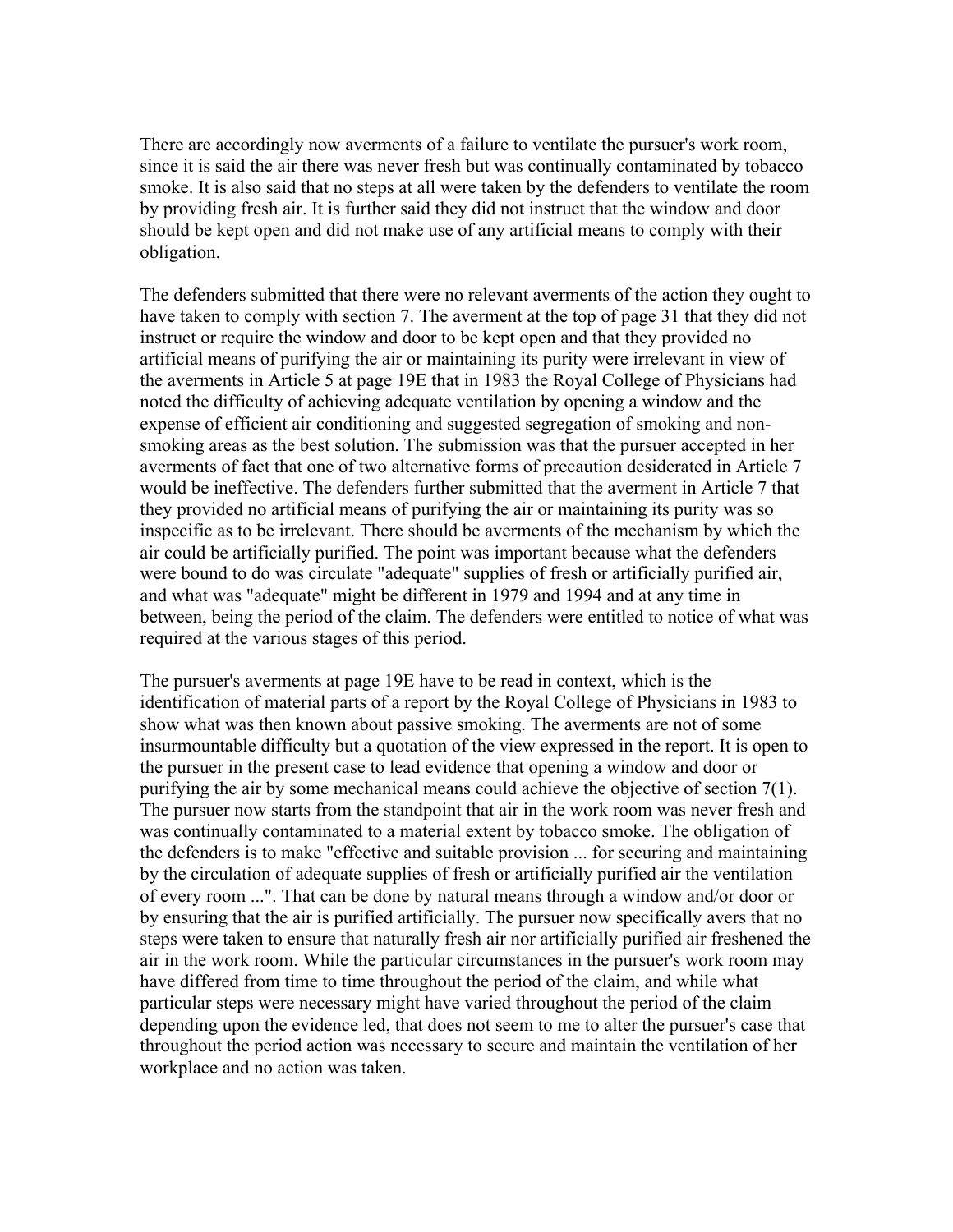I accordingly consider the pursuer has pled a relevant case of breach of statutory duty by the defenders. The factual position in relation to the state of the pursuer's work room and the action required of the defenders under section 7(1) may be complex on the evidence. In addition it may be extremely difficult, for all I know, for the pursuer to establish a causal link between any breach of section 7(1) and the various ailments she has experienced. These are difficulties of proof. The case necessary to allow proof to be led in relation to the claim of breach of section 7(1) has in my opinion been adequately pled.

Averments about the pursuer's smoking history

In the event that I decided that the pursuer's case in either its common law or statutory branch was not irrelevant, defenders' counsel invited me to exclude from probation the whole of Article 3 of Condescendence except the first sentence "The pursuer does not smoke". That article deals with the history of the pursuer's exposure to smoke in circumstances other than at her employment with the defenders. The submission was that, since the pursuer had to show that the smoke for which the defenders were responsible caused or materially contributed to her condition including the increased risk of lung cancer, she was bound to give fairly detailed specification of her exposure to smoke elsewhere. That was particularly so where the perception of the risk altered over time. That there was a general exposure of members of the public to tobacco smoke was recognised in the pursuer's pleadings at page 23A-C. The pursuer was bound to give details of her previous employments and more details of the identity of the persons she was related to, or into contact with whom she came regularly, who were smokers. It would be a defence to show that her exposure in the employment of the defenders did not materially contribute to her illness. In the context of this case the pursuer was particularly obliged to specify her previous employment.

In response Mr Campbell made four submissions. (1) The pursuer had pled adequately her lack of exposure anywhere other than in the course of her employment with the defenders. (2) The defenders' case was that any condition from which the pursuer suffered or was likely to suffer was not smoking related. (3) If the defenders sought more detail, all they had to do was either write to the pursuer's agents asking for more detail or apply to the DSS or Inland Revenue for an employment history. (4) Under reference to the Opinion of Lord Stott in Bryce v Allied Ironfounders Ltd 1969 S.L.T.(N) 29 calls should have been made for the additional information required.

In answering Mr Campbell's submissions Mrs Paton for the defenders submitted that Bryce did not correctly state the position, and that to suggest the onus was on the defenders to identify to the pursuer the additional information required was inconsistent with our form of pleading - see Boulting v Elias 1990 S.L.T.596 at 597C and 600C-F. In any event the same point had been made when the case was before me 21 months or so earlier.

Article 3 is largely as it was when the case was before me. Parts have been added to the third sentence. It previously read: "She has not been exposed to tobacco smoke in her home". It now reads: "She has not been exposed to tobacco smoke to any material extent,